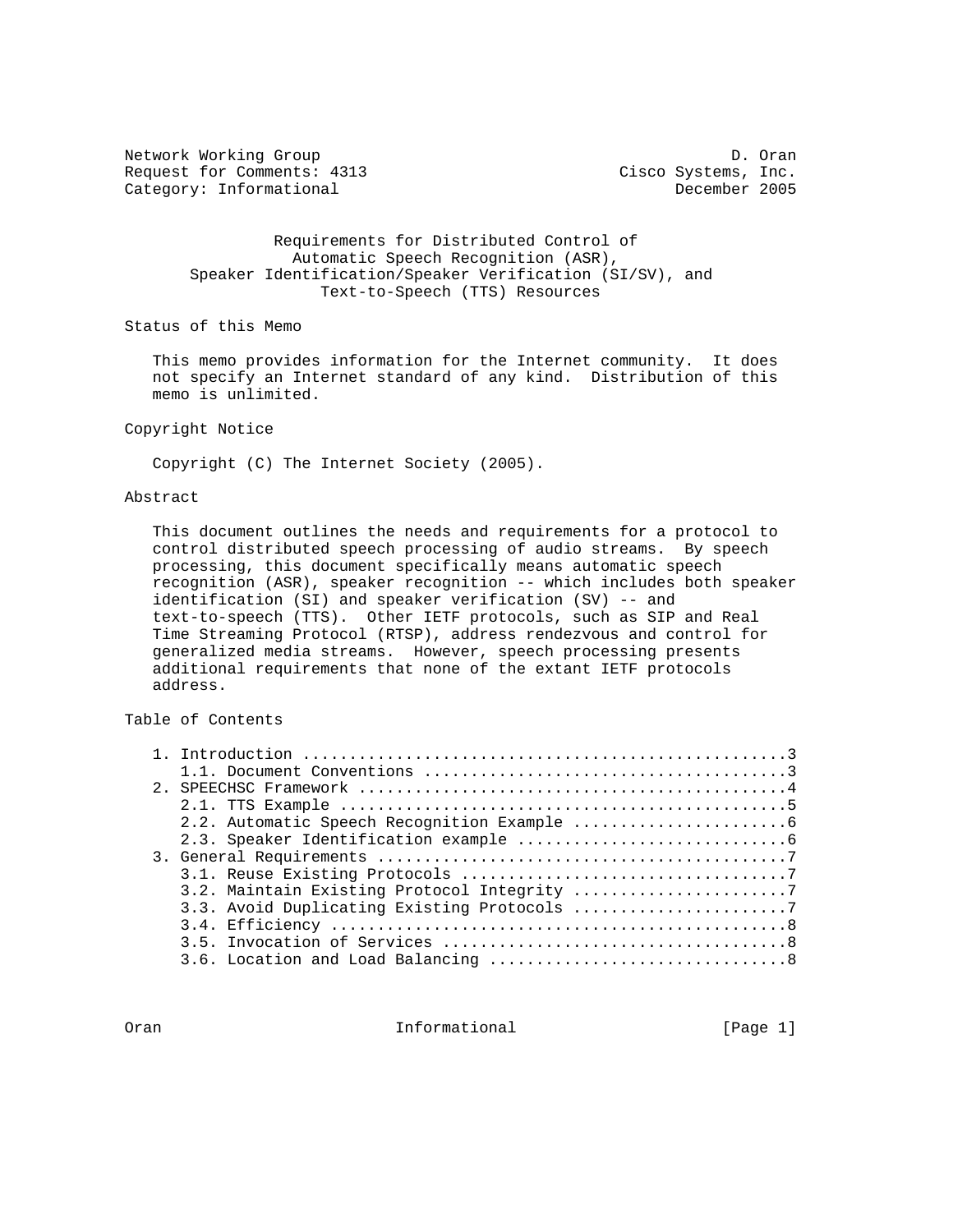|  | 3.10. Identification of Process That Produced Media or                                                    |  |
|--|-----------------------------------------------------------------------------------------------------------|--|
|  |                                                                                                           |  |
|  |                                                                                                           |  |
|  |                                                                                                           |  |
|  |                                                                                                           |  |
|  |                                                                                                           |  |
|  |                                                                                                           |  |
|  | 4.2.3. Text in Control Channel 10                                                                         |  |
|  | 4.2.4. Document Type Indication 10                                                                        |  |
|  |                                                                                                           |  |
|  | 4.4. Media Origination/Termination by Control Elements 10                                                 |  |
|  |                                                                                                           |  |
|  |                                                                                                           |  |
|  |                                                                                                           |  |
|  |                                                                                                           |  |
|  | 5.1. Requesting Automatic Speech Recognition 11                                                           |  |
|  |                                                                                                           |  |
|  |                                                                                                           |  |
|  | 5.3.1. Grammar Specification 12                                                                           |  |
|  | 5.3.2. Explicit Indication of Grammar Format 12                                                           |  |
|  |                                                                                                           |  |
|  |                                                                                                           |  |
|  |                                                                                                           |  |
|  | 6. Speaker Identification and Verification Requirements 13                                                |  |
|  |                                                                                                           |  |
|  |                                                                                                           |  |
|  | 6.3. State for Multiple Utterances 13                                                                     |  |
|  |                                                                                                           |  |
|  | 6.5. SI/SV Functional Extensibility 13                                                                    |  |
|  | 7. Duplexing and Parallel Operation Requirements 13                                                       |  |
|  |                                                                                                           |  |
|  | 7.2. Multiple Services in Parallel 14                                                                     |  |
|  | 8. Additional Considerations (Non-Normative) 14                                                           |  |
|  |                                                                                                           |  |
|  | 9.1. SPEECHSC Protocol Security 15                                                                        |  |
|  |                                                                                                           |  |
|  | 9.2. Client and Server Implementation and Deployment 16<br>9.3. Use of SPEECHSC for Security Functions 16 |  |
|  |                                                                                                           |  |
|  |                                                                                                           |  |
|  |                                                                                                           |  |
|  |                                                                                                           |  |
|  |                                                                                                           |  |

Oran **Informational** Informational [Page 2]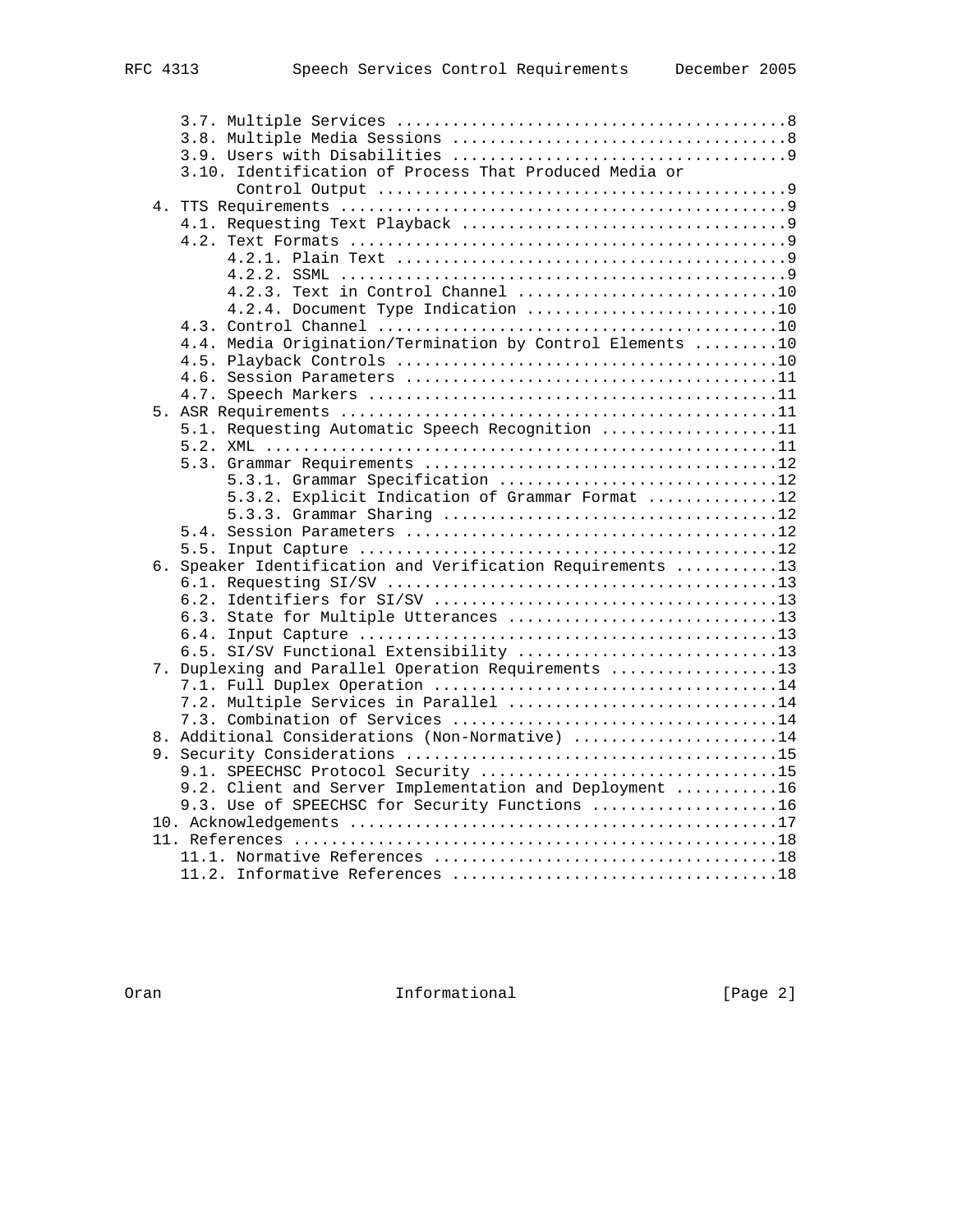# 1. Introduction

 There are multiple IETF protocols for establishment and termination of media sessions (SIP [6]), low-level media control (Media Gateway Control Protocol (MGCP) [7] and Media Gateway Controller (MEGACO) [8]), and media record and playback (RTSP [9]). This document focuses on requirements for one or more protocols to support the control of network elements that perform Automated Speech Recognition (ASR), speaker identification or verification (SI/SV), and rendering text into audio, also known as Text-to-Speech (TTS). Many multimedia applications can benefit from having automatic speech recognition (ASR) and text-to-speech (TTS) processing available as a distributed, network resource. This requirements document limits its focus to the distributed control of ASR, SI/SV, and TTS servers.

 There is a broad range of systems that can benefit from a unified approach to control of TTS, ASR, and SI/SV. These include environments such as Voice over IP (VoIP) gateways to the Public Switched Telephone Network (PSTN), IP telephones, media servers, and wireless mobile devices that obtain speech services via servers on the network.

 To date, there are a number of proprietary ASR and TTS APIs, as well as two IETF documents that address this problem [13], [14]. However, there are serious deficiencies to the existing documents. In particular, they mix the semantics of existing protocols yet are close enough to other protocols as to be confusing to the implementer.

 This document sets forth requirements for protocols to support distributed speech processing of audio streams. For simplicity, and to remove confusion with existing protocol proposals, this document presents the requirements as being for a "framework" that addresses the distributed control of speech resources. It refers to such a framework as "SPEECHSC", for Speech Services Control.

# 1.1. Document Conventions

 In this document, the key words "MUST", "MUST NOT", "REQUIRED", "SHALL", "SHALL NOT", "SHOULD", "SHOULD NOT", "RECOMMENDED", "MAY", and "OPTIONAL" are to be interpreted as described in RFC 2119 [3].

Oran **Informational** Informational [Page 3]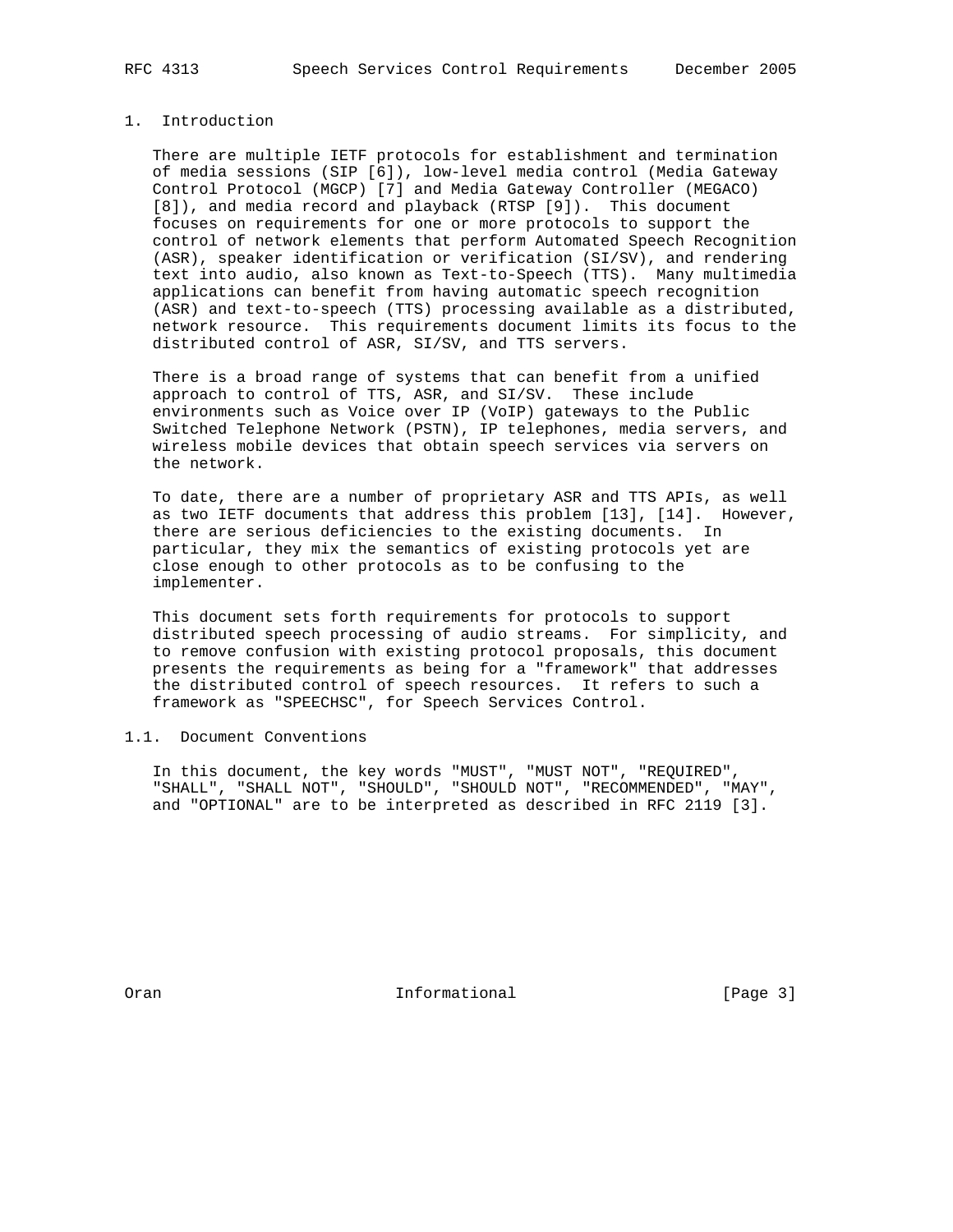# 2. SPEECHSC Framework

Figure 1 below shows the SPEECHSC framework for speech processing.



Figure 1: SPEECHSC Framework

 The "Media Processing Entity" is a network element that processes media. It may be a pure media handler, or it may also have an associated SIP user agent, VoiceXML browser, or other control entity. The "ASR, SI/SV, and/or TTS Server" is a network element that performs the back-end speech processing. It may generate an RTP stream as output based on text input (TTS) or return recognition results in response to an RTP stream as input (ASR, SI/SV). The "Application Server" is a network element that instructs the Media Processing Entity on what transformations to make to the media stream. Those instructions may be established via a session protocol such as SIP, or provided via a client/server exchange such as VoiceXML. The framework allows either the Media Processing Entity or the Application Server to control the ASR or TTS Server using SPEECHSC as a control protocol, which accounts for the SPEECHSC protocol appearing twice in the diagram.

 Physical embodiments of the entities can reside in one physical instance per entity, or some combination of entities. For example, a VoiceXML [11] gateway may combine the ASR and TTS functions on the same platform as the Media Processing Entity. Note that VoiceXML gateways themselves are outside the scope of this protocol. Likewise, one can combine the Application Server and Media Processing Entity, as would be the case in an interactive voice response (IVR) platform.

 One can also decompose the Media Processing Entity into an entity that controls media endpoints and entities that process media directly. Such would be the case with a decomposed gateway using MGCP or MEGACO. However, this decomposition is again orthogonal to

Oran Informational [Page 4]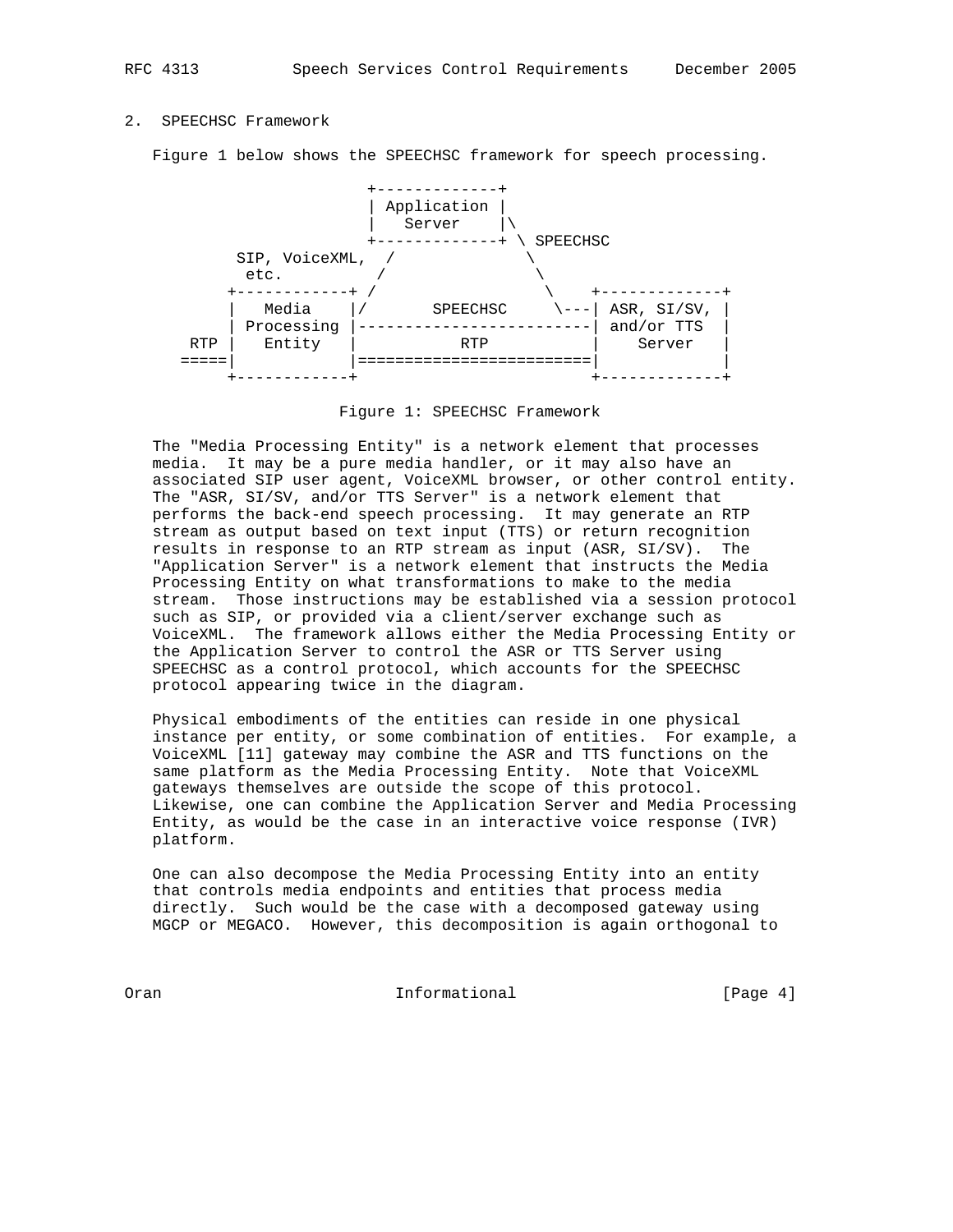the scope of SPEECHSC. The following subsections provide a number of example use cases of the SPEECHSC, one each for TTS, ASR, and SI/SV. They are intended to be illustrative only, and not to imply any restriction on the scope of the framework or to limit the decomposition or configuration to that shown in the example.

# 2.1. TTS Example

 This example illustrates a simple usage of SPEECHSC to provide a Text-to-Speech service for playing announcements to a user on a phone with no display for textual error messages. The example scenario is shown below in Figure 2. In the figure, the VoIP gateway acts as both the Media Processing Entity and the Application Server of the SPEECHSC framework in Figure 1.



Figure 2: Text-to-Speech Example of SPEECHSC

 The Plain Old Telephone Service (POTS) phone on the left attempts to make a phone call. The VoIP gateway, acting as a SIP UA, tries to establish a SIP session to complete the call, but gets an error, such as a SIP "486 Busy Here" response. Without SPEECHSC, the gateway would most likely just output a busy signal to the POTS phone. However, with SPEECHSC access to a TTS server, it can provide a spoken error message. The VoIP gateway therefore constructs a text error string using information from the SIP messages, such as "Your call to 978-555-1212 did not go through because the called party was busy". It then can use SPEECHSC to establish an association with a SPEECHSC server, open an RTP stream between itself and the server, and issue a TTS request for the error message, which will be played to the user on the POTS phone.

Oran **Informational** Informational [Page 5]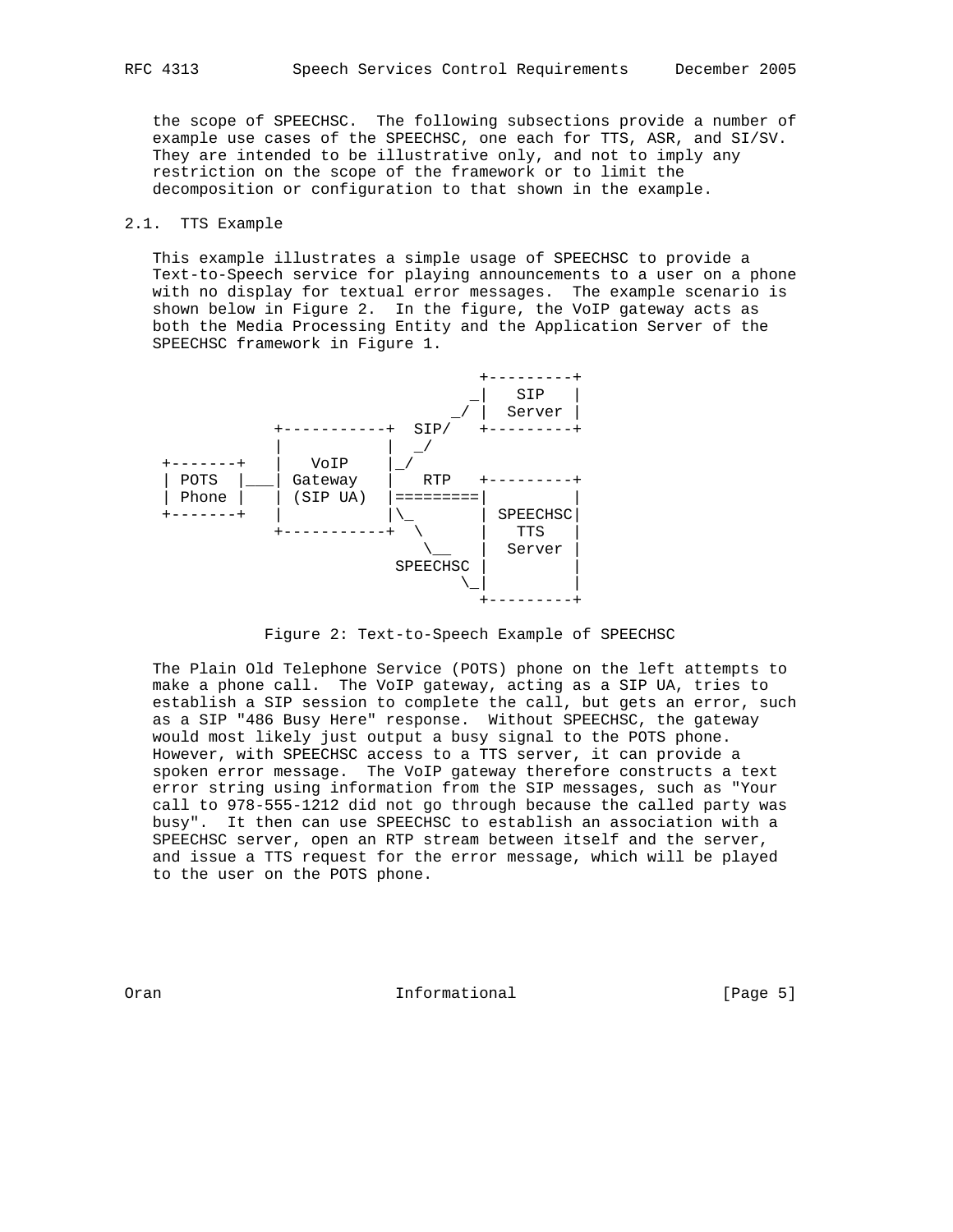# 2.2. Automatic Speech Recognition Example

 This example illustrates a VXML-enabled media processing entity and associated application server using the SPEECHSC framework to supply an ASR-based user interface through an Interactive Voice Response (IVR) system. The example scenario is shown below in Figure 3. The VXML-client corresponds to the "media processing entity", while the IVR application server corresponds to the "application server" of the SPEECHSC framework of Figure 1.



Figure 3: Automatic Speech Recognition Example

 In this example, users call into the service in order to obtain stock quotes. The VoIP gateway answers their PSTN call. An IVR application feeds VXML scripts to the gateway to drive the user interaction. The VXML interpreter on the gateway directs the user's media stream to the SPEECHSC ASR server and uses SPEECHSC to control the ASR server.

 When, for example, the user speaks the name of a stock in response to an IVR prompt, the SPEECHSC ASR server attempts recognition of the name, and returns the results to the VXML gateway. The VXML gateway, following standard VXML mechanisms, informs the IVR Application of the recognized result. The IVR Application can then do the appropriate information lookup. The answer, of course, can be sent back to the user using text-to-speech. This example does not show this scenario, but it would work analogously to the scenario shown in section Section 2.1.

2.3. Speaker Identification example

 This example illustrates using speaker identification to allow voice-actuated login to an IP phone. The example scenario is shown below in Figure 4. In the figure, the IP Phone acts as both the "Media Processing Entity" and the "Application Server" of the SPEECHSC framework in Figure 1.

Oran 100 Informational 100 Informational [Page 6]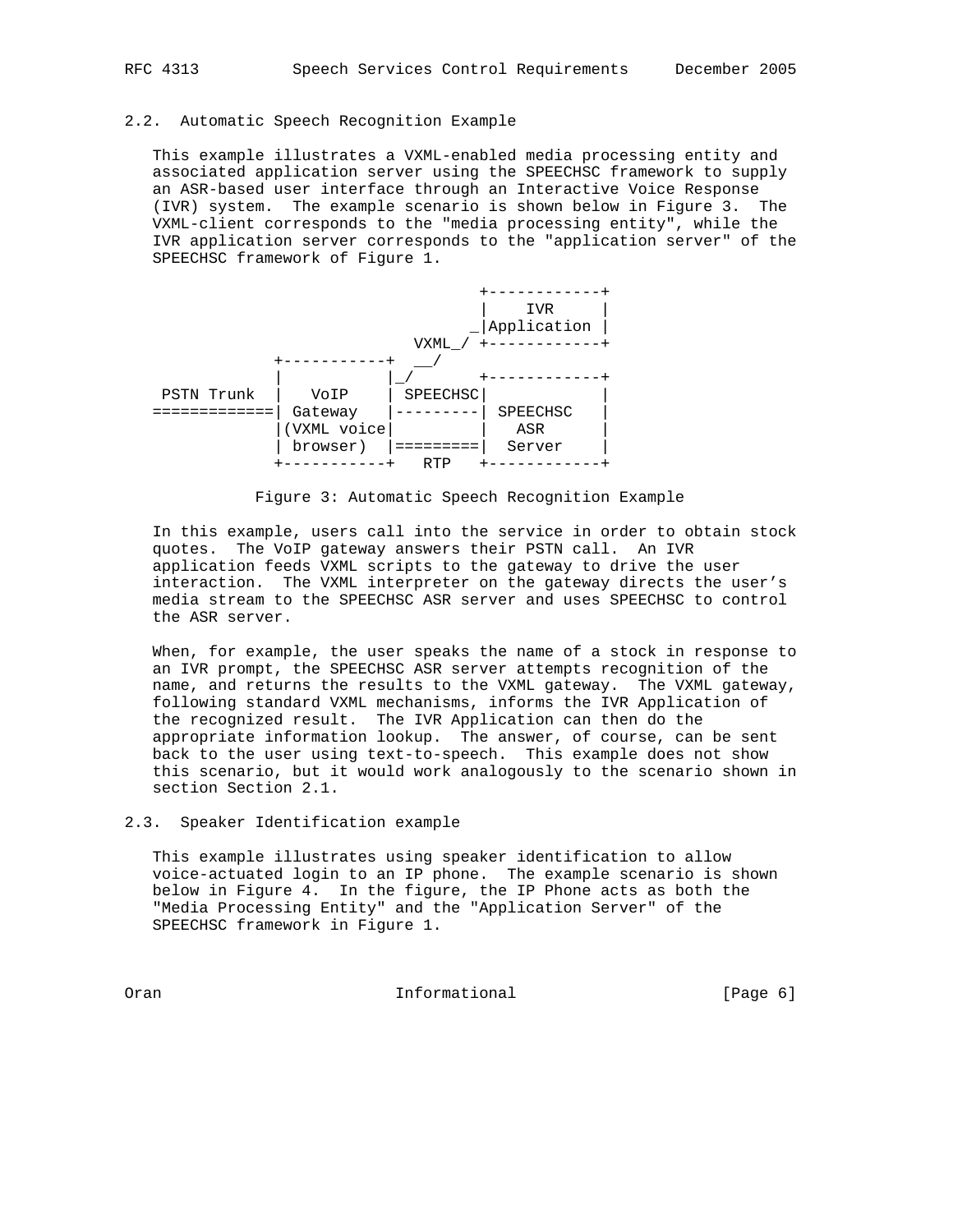

Figure 4: Speaker Identification Example

 In this example, a user speaks into a SIP phone in order to get "logged in" to that phone to make and receive phone calls using his identity and preferences. The IP phone uses the SPEECHSC framework to set up an RTP stream between the phone and the SPEECHSC SI/SV server and to request verification. The SV server verifies the user's identity and returns the result, including the necessary login credentials, to the phone via SPEECHSC. The IP Phone may use the identity directly to identify the user in outgoing calls, to fetch the user's preferences from a configuration server, or to request authorization from an Authentication, Authorization, and Accounting (AAA) server, in any combination. Since this example uses SPEECHSC to perform a security-related function, be sure to note the associated material in Section 9.

- 3. General Requirements
- 3.1. Reuse Existing Protocols

 To the extent feasible, the SPEECHSC framework SHOULD use existing protocols.

3.2. Maintain Existing Protocol Integrity

 In meeting the requirement of Section 3.1, the SPEECHSC framework MUST NOT redefine the semantics of an existing protocol. Said differently, we will not break existing protocols or cause backward-compatibility problems.

3.3. Avoid Duplicating Existing Protocols

 To the extent feasible, SPEECHSC SHOULD NOT duplicate the functionality of existing protocols. For example, network announcements using SIP [12] and RTSP [9] already define how to request playback of audio. The focus of SPEECHSC is new functionality not addressed by existing protocols or extending existing protocols within the strictures of the requirement in

Oran **Informational** Informational [Page 7]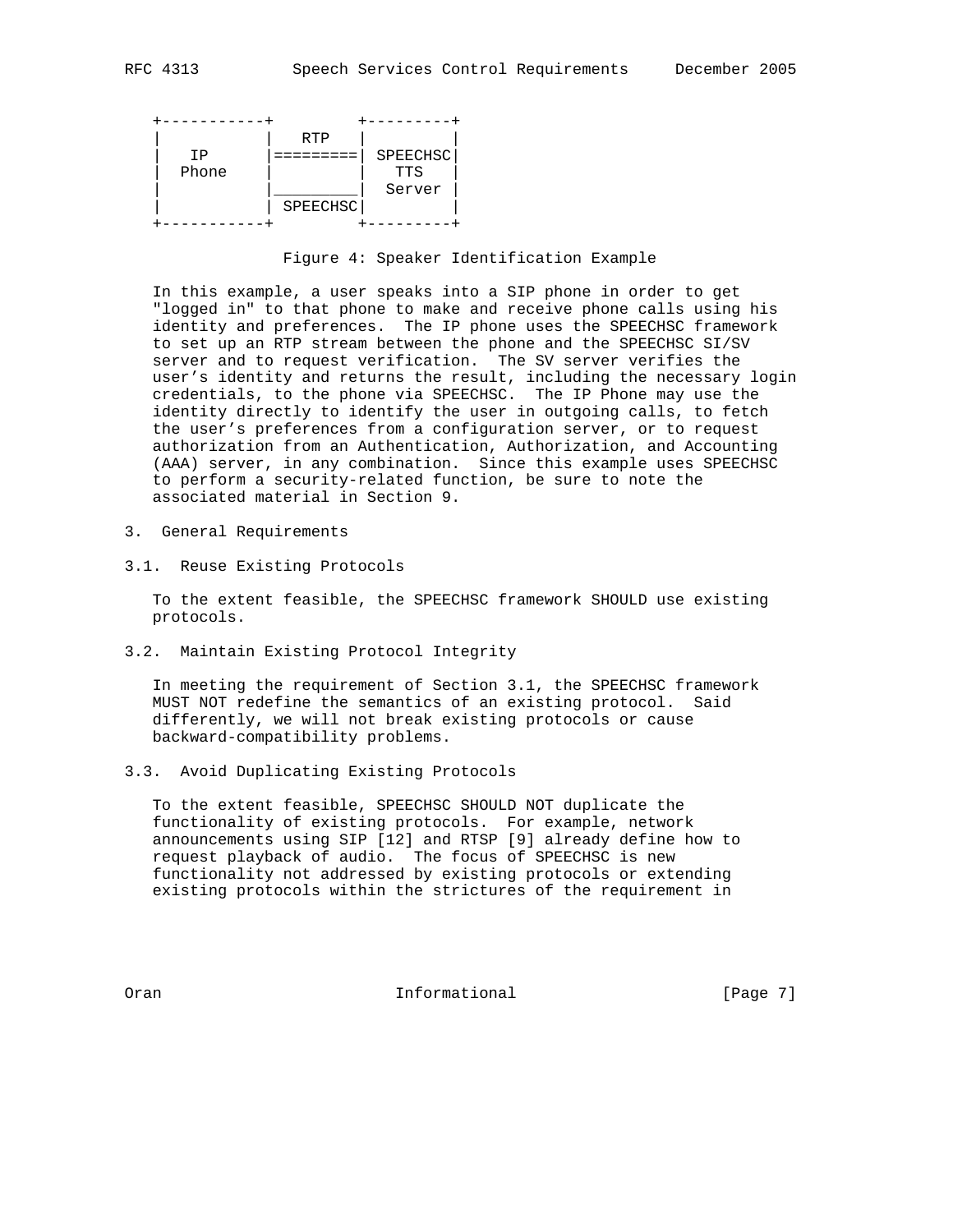Section 3.2. Where an existing protocol can be gracefully extended to support SPEECHSC requirements, such extensions are acceptable alternatives for meeting the requirements.

 As a corollary to this, the SPEECHSC should not require a separate protocol to perform functions that could be easily added into the SPEECHSC protocol (like redirecting media streams, or discovering capabilities), unless it is similarly easy to embed that protocol directly into the SPEECHSC framework.

## 3.4. Efficiency

 The SPEECHSC framework SHOULD employ protocol elements known to result in efficient operation. Techniques to be considered include:

- o Re-use of transport connections across sessions
- o Piggybacking of responses on requests in the reverse direction
- o Caching of state across requests

# 3.5. Invocation of Services

 The SPEECHSC framework MUST be compliant with the IAB Open Pluggable Edge Services (OPES) [4] framework. The applicability of the SPEECHSC protocol will therefore be specified as occurring between clients and servers at least one of which is operating directly on behalf of the user requesting the service.

## 3.6. Location and Load Balancing

 To the extent feasible, the SPEECHSC framework SHOULD exploit existing schemes for supporting service location and load balancing, such as the Service Location Protocol [13] or DNS SRV records [14]. Where such facilities are not deemed adequate, the SPEECHSC framework MAY define additional load balancing techniques.

## 3.7. Multiple Services

 The SPEECHSC framework MUST permit multiple services to operate on a single media stream so that either the same or different servers may be performing speech recognition, speaker identification or verification, etc., in parallel.

#### 3.8. Multiple Media Sessions

 The SPEECHSC framework MUST allow a 1:N mapping between session and RTP channels. For example, a single session may include an outbound RTP channel for TTS, an inbound for ASR, and a different inbound for SI/SV (e.g., if processed by different elements on the Media Resource

Oran Informational [Page 8]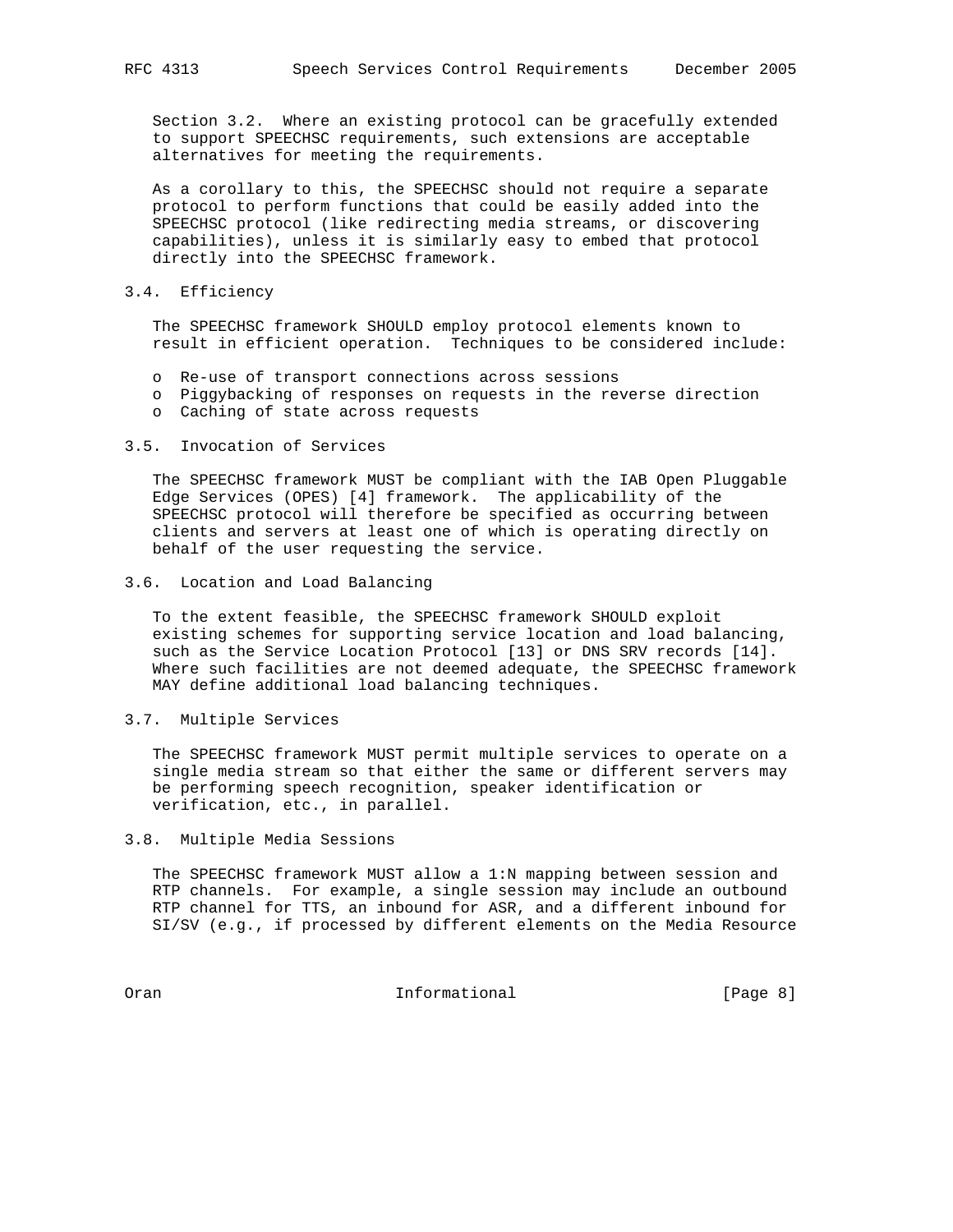Element). Note: All of these can be described via SDP, so if SDP is utilized for media channel description, this requirement is met "for free".

3.9. Users with Disabilities

 The SPEECHSC framework must have sufficient capabilities to address the critical needs of people with disabilities. In particular, the set of requirements set forth in RFC 3351 [5] MUST be taken into account by the framework. It is also important that implementers of SPEECHSC clients and servers be cognizant that some interaction modalities of SPEECHSC may be inconvenient or simply inappropriate for disabled users. Hearing-impaired individuals may find TTS of limited utility. Speech-impaired users may be unable to make use of ASR or SI/SV capabilities. Therefore, systems employing SPEECHSC MUST provide alternative interaction modes or avoid the use of speech processing entirely.

3.10. Identification of Process That Produced Media or Control Output

 The client of a SPEECHSC operation SHOULD be able to ascertain via the SPEECHSC framework what speech process produced the output. For example, an RTP stream containing the spoken output of TTS should be identifiable as TTS output, and the recognized utterance of ASR should be identifiable as having been produced by ASR processing.

- 4. TTS Requirements
- 4.1. Requesting Text Playback

 The SPEECHSC framework MUST allow a Media Processing Entity or Application Server, using a control protocol, to request the TTS Server to play back text as voice in an RTP stream.

- 4.2. Text Formats
- 4.2.1. Plain Text

 The SPEECHSC framework MAY assume that all TTS servers are capable of reading plain text. For reading plain text, framework MUST allow the language and voicing to be indicated via session parameters. For finer control over such properties, see [1].

4.2.2. SSML

 The SPEECHSC framework MUST support Speech Synthesis Markup Language (SSML)[1] <speak> basics, and SHOULD support other SSML tags. The framework assumes all TTS servers are capable of reading SSML

Oran **Informational** Informational [Page 9]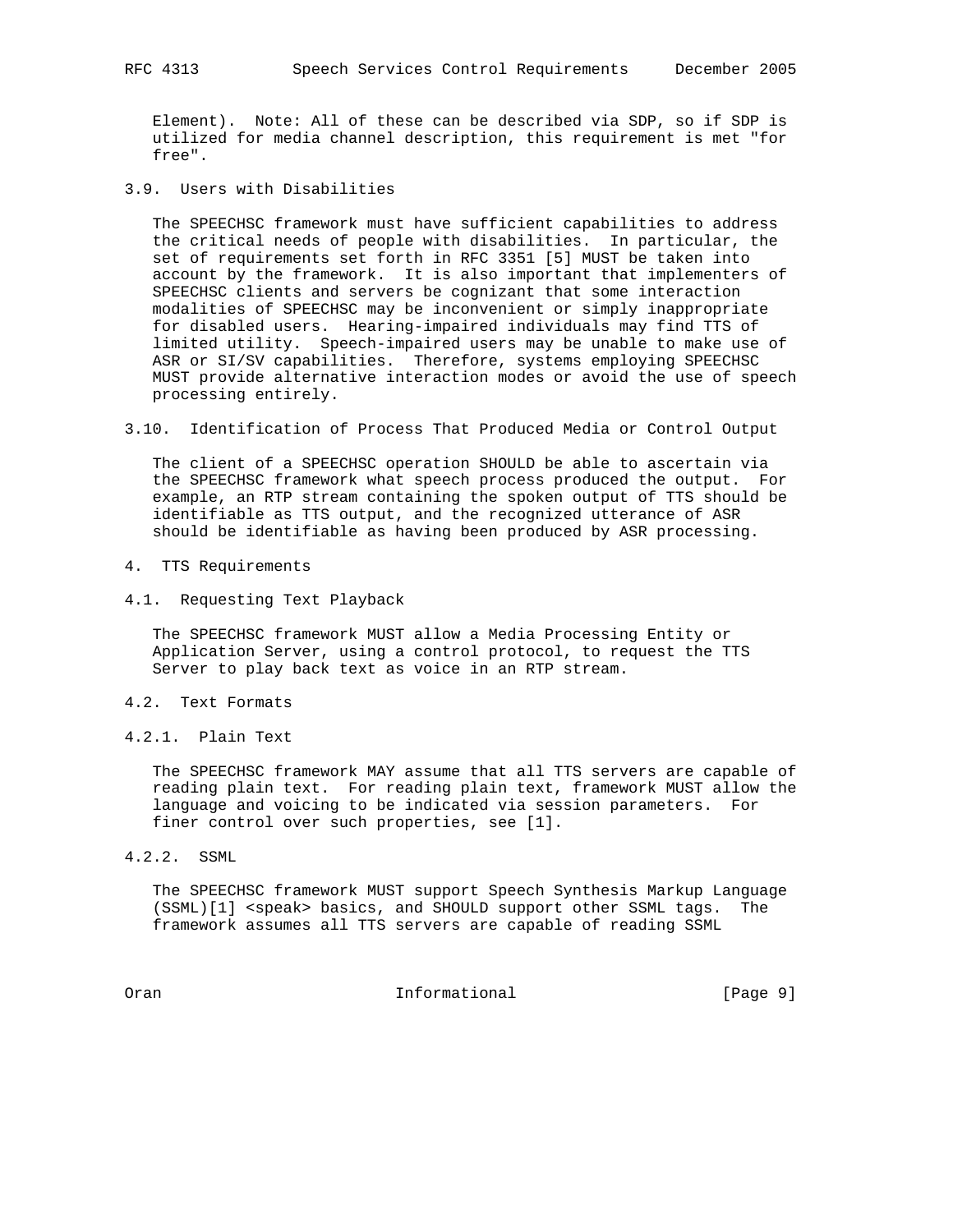formatted text. Internationalization of TTS in the SPEECHSC framework, including multi-lingual output within a single utterance, is accomplished via SSML xml:lang tags.

4.2.3. Text in Control Channel

 The SPEECHSC framework assumes all TTS servers accept text over the SPEECHSC connection for reading over the RTP connection. The framework assumes the server can accept text either "by value" (embedded in the protocol) or "by reference" (e.g., by de-referencing a Uniform Resource Identifier (URI) embedded in the protocol).

4.2.4. Document Type Indication

 A document type specifies the syntax in which the text to be read is encoded. The SPEECHSC framework MUST be capable of explicitly indicating the document type of the text to be processed, as opposed to forcing the server to infer the content by other means.

4.3. Control Channel

 The SPEECHSC framework MUST be capable of establishing the control channel between the client and server on a per-session basis, where a session is loosely defined to be associated with a single "call" or "dialog". The protocol SHOULD be capable of maintaining a long-lived control channel for multiple sessions serially, and MAY be capable of shorter time horizons as well, including as short as for the processing of a single utterance.

4.4. Media Origination/Termination by Control Elements

 The SPEECHSC framework MUST NOT require the controlling element (application server, media processing entity) to accept or originate media streams. Media streams MAY source & sink from the controlled element (ASR, TTS, etc.).

4.5. Playback Controls

 The SPEECHSC framework MUST support "VCR controls" for controlling the playout of streaming media output from SPEECHSC processing, and MUST allow for servers with varying capabilities to accommodate such controls. The protocol SHOULD allow clients to state what controls they wish to use, and for servers to report which ones they honor. These capabilities include:

Oran **Informational** Informational [Page 10]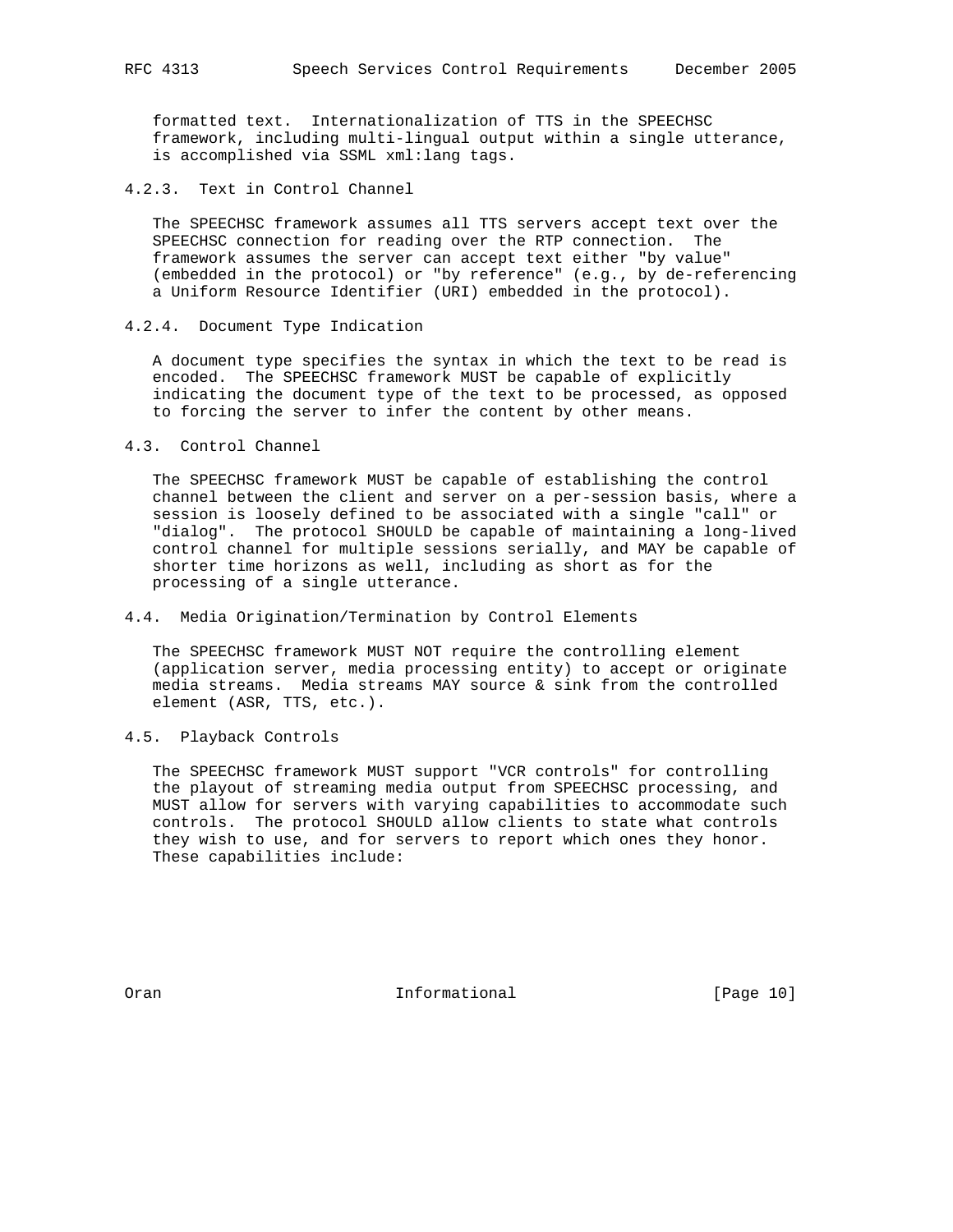- o The ability to jump in time to the location of a specific marker.
- o The ability to jump in time, forwards or backwards, by a specified amount of time. Valid time units MUST include seconds, words, paragraphs, sentences, and markers.
- o The ability to increase and decrease playout speed.
- o The ability to fast-forward and fast-rewind the audio, where snippets of audio are played as the server moves forwards or backwards in time.
- o The ability to pause and resume playout.
- o The ability to increase and decrease playout volume.

 These controls SHOULD be made easily available to users through the client user interface and through per-user customization capabilities of the client. This is particularly important for hearing-impaired users, who will likely desire settings and control regimes different from those that would be acceptable for non-impaired users.

4.6. Session Parameters

 The SPEECHSC framework MUST support the specification of session parameters, such as language, prosody, and voicing.

4.7. Speech Markers

 The SPEECHSC framework MUST accommodate speech markers, with capability at least as flexible as that provided in SSML [1]. The framework MUST further provide an efficient mechanism for reporting that a marker has been reached during playout.

- 5. ASR Requirements
- 5.1. Requesting Automatic Speech Recognition

 The SPEECHSC framework MUST allow a Media Processing Entity or Application Server to request the ASR Server to perform automatic speech recognition on an RTP stream, returning the results over SPEECHSC.

5.2. XML

 The SPEECHSC framework assumes that all ASR servers support the VoiceXML speech recognition grammar specification (SRGS) for speech recognition [2].

Oran **Informational** Informational [Page 11]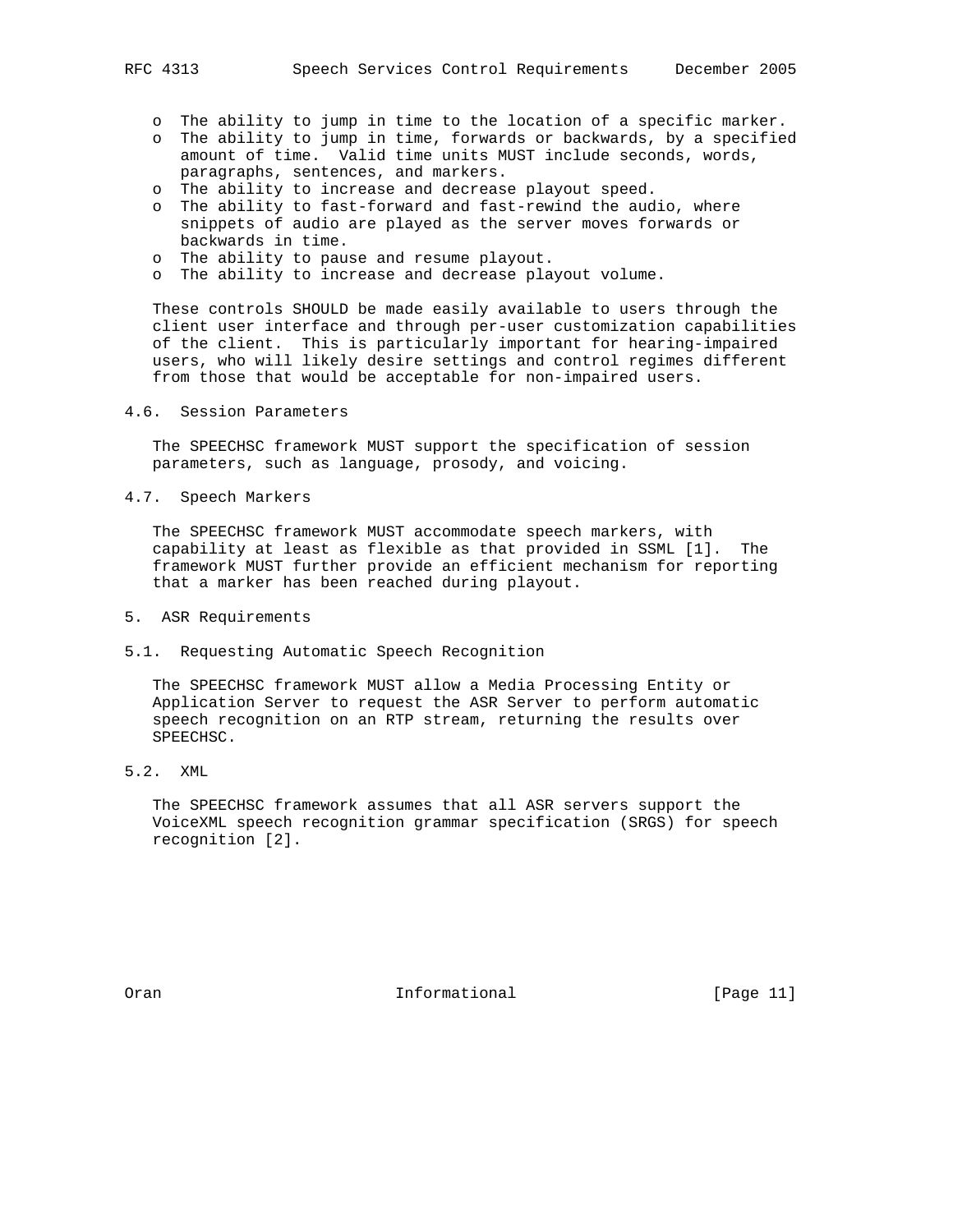## 5.3. Grammar Requirements

# 5.3.1. Grammar Specification

 The SPEECHSC framework assumes all ASR servers are capable of accepting grammar specifications either "by value" (embedded in the protocol) or "by reference" (e.g., by de-referencing a URI embedded in the protocol). The latter MUST allow the indication of a grammar already known to, or otherwise "built in" to, the server. The framework and protocol further SHOULD exploit the ability to store and later retrieve by reference large grammars that were originally supplied by the client.

#### 5.3.2. Explicit Indication of Grammar Format

 The SPEECHSC framework protocol MUST be able to explicitly convey the grammar format in which the grammar is encoded and MUST be extensible to allow for conveying new grammar formats as they are defined.

#### 5.3.3. Grammar Sharing

 The SPEECHSC framework SHOULD exploit sharing grammars across sessions for servers that are capable of doing so. This supports applications with large grammars for which it is unrealistic to dynamically load. An example is a city-country grammar for a weather service.

# 5.4. Session Parameters

 The SPEECHSC framework MUST accommodate at a minimum all of the protocol parameters currently defined in Media Resource Control Protocol (MRCP) [10] In addition, there SHOULD be a capability to reset parameters within a session.

## 5.5. Input Capture

 The SPEECHSC framework MUST support a method directing the ASR Server to capture the input media stream for later analysis and tuning of the ASR engine.

Oran **Informational** Informational [Page 12]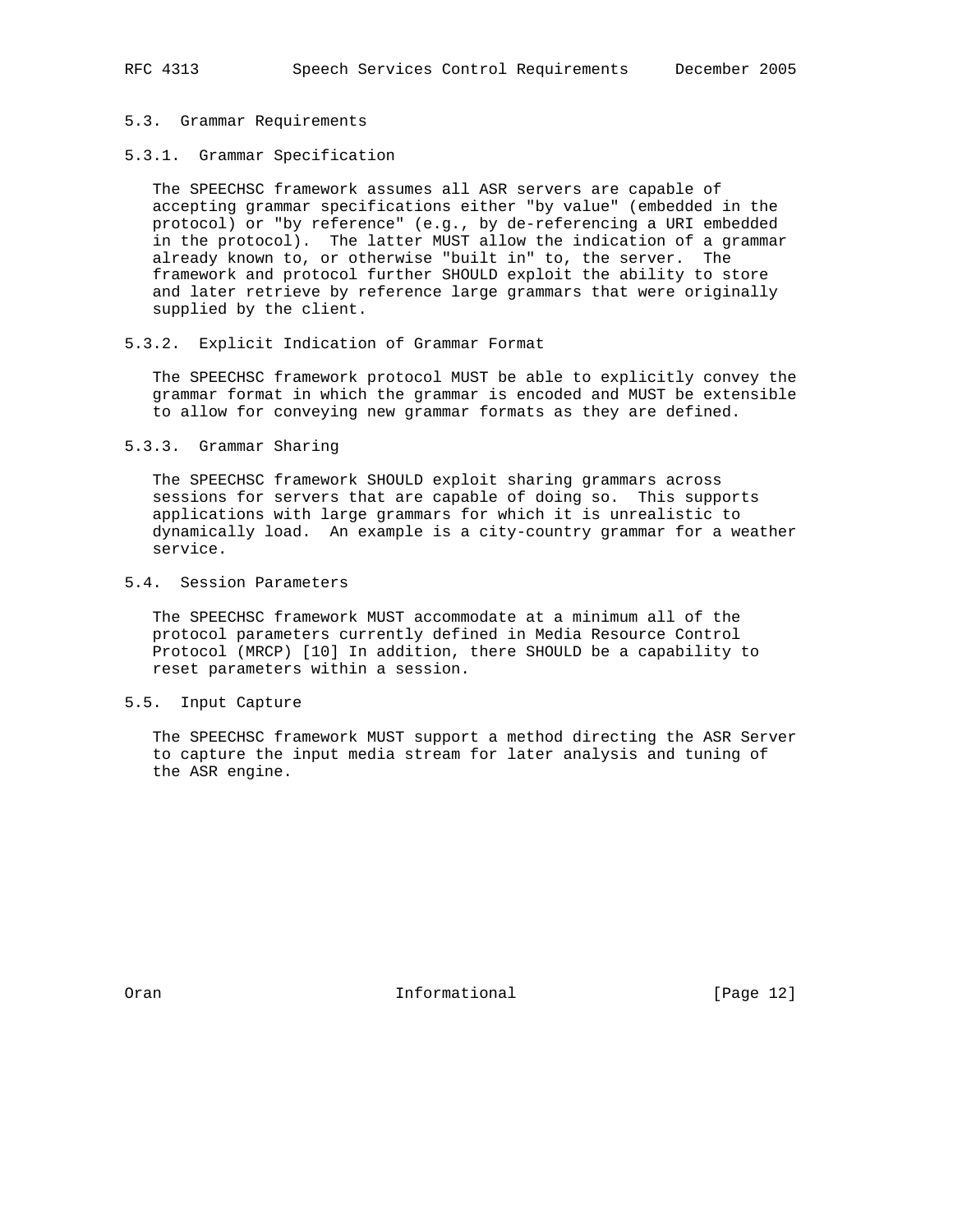# 6. Speaker Identification and Verification Requirements

## 6.1. Requesting SI/SV

 The SPEECHSC framework MUST allow a Media Processing Entity to request the SI/SV Server to perform speaker identification or verification on an RTP stream, returning the results over SPEECHSC.

## 6.2. Identifiers for SI/SV

 The SPEECHSC framework MUST accommodate an identifier for each verification resource and permit control of that resource by ID, because voiceprint format and contents are vendor specific.

#### 6.3. State for Multiple Utterances

 The SPEECHSC framework MUST work with SI/SV servers that maintain state to handle multi-utterance verification.

#### 6.4. Input Capture

 The SPEECHSC framework MUST support a method for capturing the input media stream for later analysis and tuning of the SI/SV engine. The framework may assume all servers are capable of doing so. In addition, the framework assumes that the captured stream contains enough timestamp context (e.g., the NTP time range from the RTP Control Protocol (RTCP) packets, which corresponds to the RTP timestamps of the captured input) to ascertain after the fact exactly when the verification was requested.

## 6.5. SI/SV Functional Extensibility

 The SPEECHSC framework SHOULD be extensible to additional functions associated with SI/SV, such as prompting, utterance verification, and retraining.

7. Duplexing and Parallel Operation Requirements

 One very important requirement for an interactive speech-driven system is that user perception of the quality of the interaction depends strongly on the ability of the user to interrupt a prompt or rendered TTS with speech. Interrupting, or barging, the speech output requires more than energy detection from the user's direction. Many advanced systems halt the media towards the user by employing the ASR engine to decide if an utterance is likely to be real speech, as opposed to a cough, for example.

Oran **Informational** Informational [Page 13]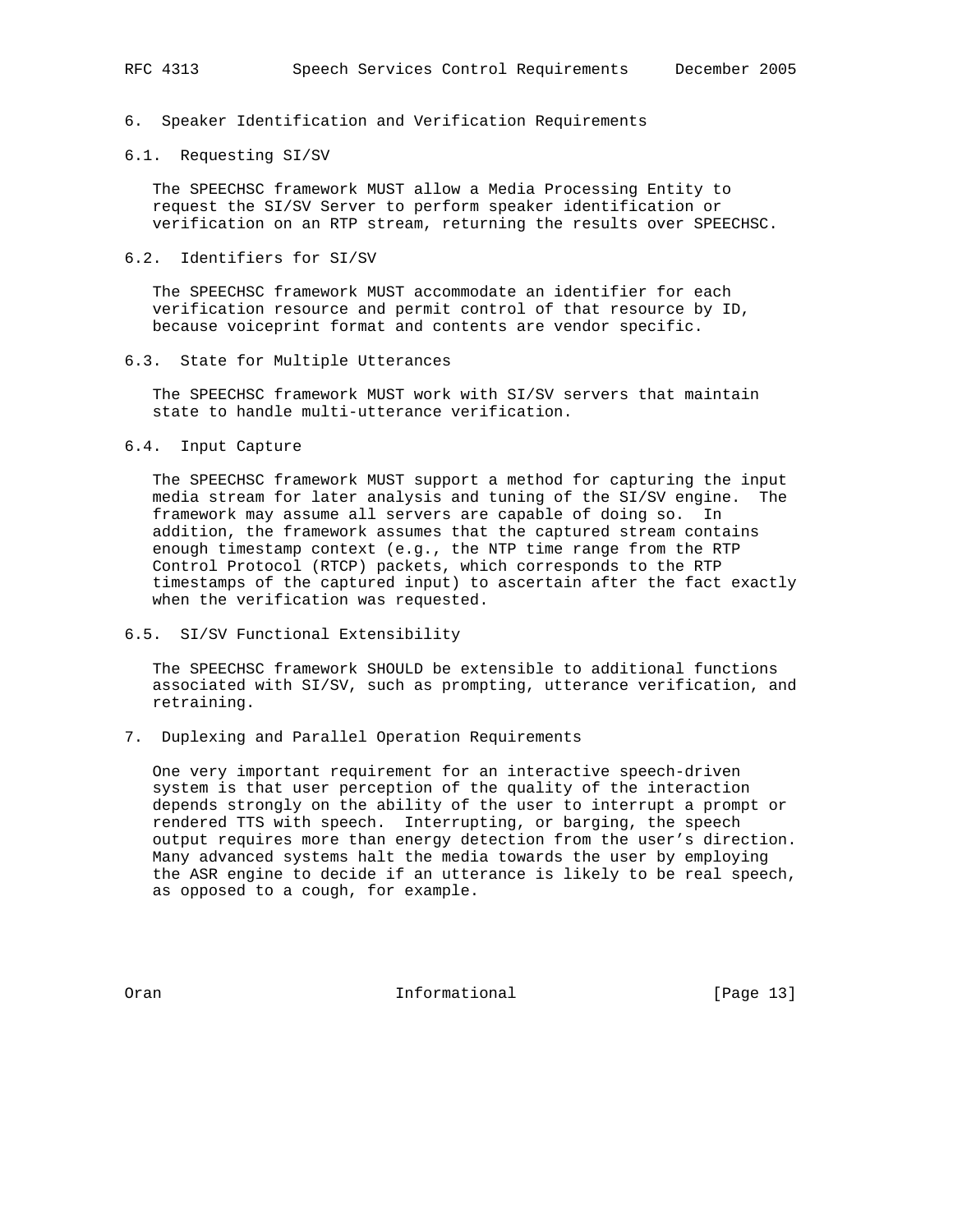# 7.1. Full Duplex Operation

 To achieve low latency between utterance detection and halting of playback, many implementations combine the speaking and ASR functions. The SPEECHSC framework MUST support such full-duplex implementations.

7.2. Multiple Services in Parallel

 Good spoken user interfaces typically depend upon the ease with which the user can accomplish his or her task. When making use of speaker identification or verification technologies, user interface improvements often come from the combination of the different technologies: simultaneous identity claim and verification (on the same utterance), simultaneous knowledge and voice verification (using ASR and verification simultaneously). Using ASR and verification on the same utterance is in fact the only way to support rolling or dynamically-generated challenge phrases (e.g., "say 51723"). The SPEECHSC framework MUST support such parallel service implementations.

# 7.3. Combination of Services

 It is optionally of interest that the SPEECHSC framework support more complex remote combination and controls of speech engines:

- o Combination in series of engines that may then act on the input or output of ASR, TTS, or Speaker recognition engines. The control MAY then extend beyond such engines to include other audio input and output processing and natural language processing.
- o Intermediate exchanges and coordination between engines.
- o Remote specification of flows between engines.

 These capabilities MAY benefit from service discovery mechanisms (e.g., engines, properties, and states discovery).

8. Additional Considerations (Non-Normative)

 The framework assumes that Session Description Protocol (SDP) will be used to describe media sessions and streams. The framework further assumes RTP carriage of media. However, since SDP can be used to describe other media transport schemes (e.g., ATM) these could be used if they provide the necessary elements (e.g., explicit timestamps).

Oran **Informational** Informational [Page 14]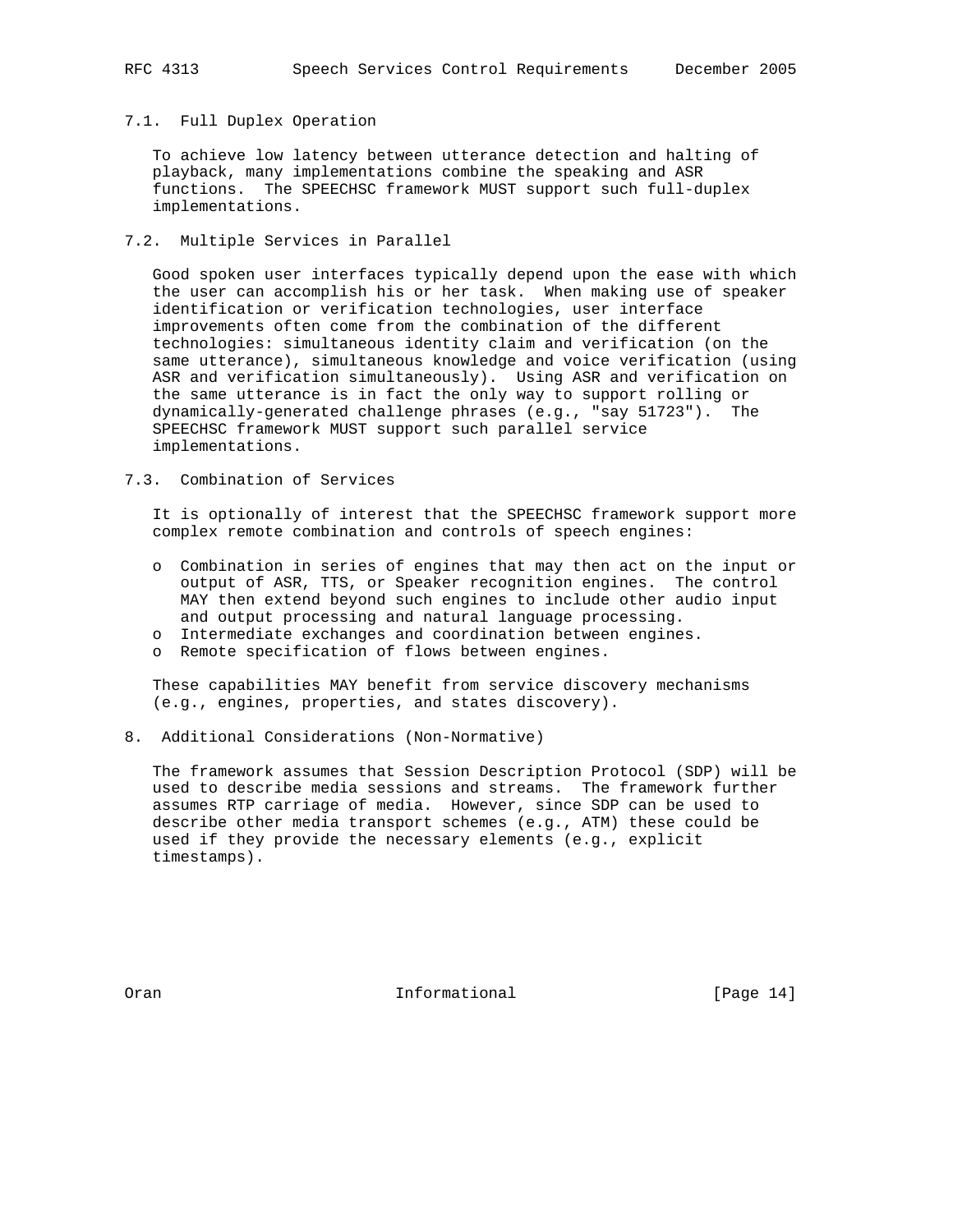The working group will not be defining distributed speech recognition (DSR) methods, as exemplified by the European Telecommunications Standards Institute (ETSI) Aurora project. The working group will not be recreating functionality available in other protocols, such as SIP or SDP.

 TTS looks very much like playing back a file. Extending RTSP looks promising for when one requires VCR controls or markers in the text to be spoken. When one does not require VCR controls, SIP in a framework such as Network Announcements [12] works directly without modification.

 ASR has an entirely different set of characteristics. For barge-in support, ASR requires real-time return of intermediate results. Barring the discovery of a good reuse model for an existing protocol, this will most likely become the focus of SPEECHSC.

9. Security Considerations

 Protocols relating to speech processing must take security and privacy into account. Many applications of speech technology deal with sensitive information, such as the use of Text-to-Speech to read financial information. Likewise, popular uses for automatic speech recognition include executing financial transactions and shopping.

 There are at least three aspects of speech processing security that intersect with the SPEECHSC requirements -- securing the SPEECHSC protocol itself, implementing and deploying the servers that run the protocol, and ensuring that utilization of the technology for providing security functions is appropriate. Each of these aspects in discussed in the following subsections. While some of these considerations are, strictly speaking, out of scope of the protocol itself, they will be carefully considered and accommodated during protocol design, and will be called out as part of the applicability statement accompanying the protocol specification(s). Privacy considerations are discussed as well.

# 9.1. SPEECHSC Protocol Security

 The SPEECHSC protocol MUST in all cases support authentication, authorization, and integrity, and SHOULD support confidentiality. For privacy-sensitive applications, the protocol MUST support confidentiality. We envision that rather than providing protocol-specific security mechanisms in SPEECHSC itself, the resulting protocol will employ security machinery of either a containing protocol or the transport on which it runs. For example, we will consider solutions such as using Transport Layer Security (TLS) for securing the control channel, and Secure Realtime Transport

Oran **Informational** Informational [Page 15]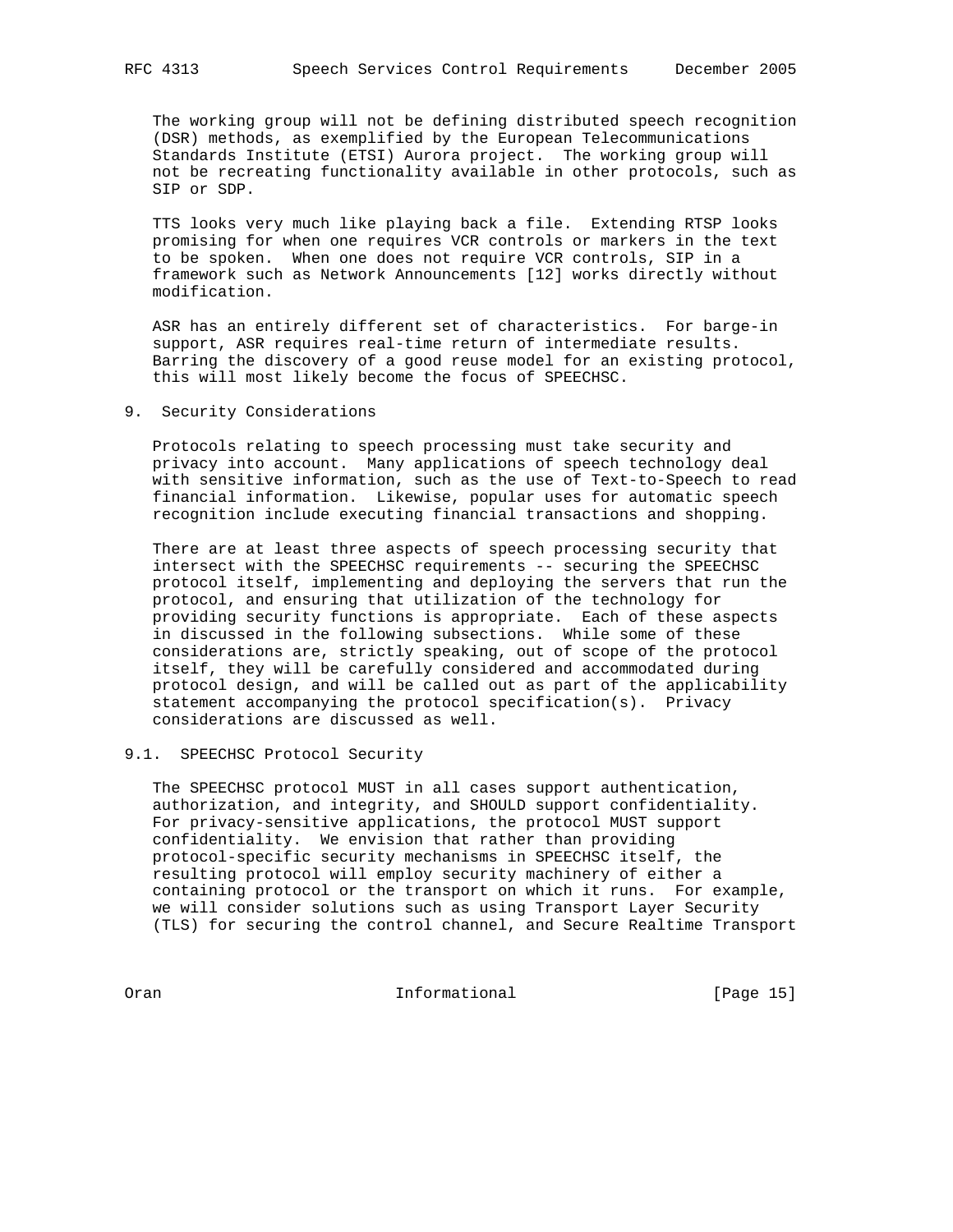Protocol (SRTP) for securing the media channel. Third-party dependencies necessitating transitive trust will be minimized or explicitly dealt with through the authentication and authorization aspects of the protocol design.

9.2. Client and Server Implementation and Deployment

 Given the possibly sensitive nature of the information carried, SPEECHSC clients and servers need to take steps to ensure confidentiality and integrity of the data and its transformations to and from spoken form. In addition to these general considerations, certain SPEECHSC functions, such as speaker verification and identification, employ voiceprints whose privacy, confidentiality, and integrity must be maintained. Similarly, the requirement to support input capture for analysis and tuning can represent a privacy vulnerability because user utterances are recorded and could be either revealed or replayed inappropriately. Implementers must take care to prevent the exploitation of any centralized voiceprint database and the recorded material from which such voiceprints may be derived. Specific actions that are recommended to minimize these threats include:

- o End-to-end authentication, confidentiality, and integrity protection (like TLS) of access to the database to minimize the exposure to external attack.
- o Database protection measures such as read/write access control and local login authentication to minimize the exposure to insider threats.
- o Copies of the database, especially ones that are maintained at off-site locations, need the same protection as the operational database.

 Inappropriate disclosure of this data does not as of the date of this document represent an exploitable threat, but quite possibly might in the future. Specific vulnerabilities that might become feasible are discussed in the next subsection. It is prudent to take measures such as encrypting the voiceprint database and permitting access only through programming interfaces enforcing adequate authorization machinery.

9.3. Use of SPEECHSC for Security Functions

 Either speaker identification or verification can be used directly as an authentication technology. Authorization decisions can be coupled with speaker verification in a direct fashion through challenge-response protocols, or indirectly with speaker identification through the use of access control lists or other identity-based authorization mechanisms. When so employed, there are

Oran 100 Informational 100 Informational [Page 16]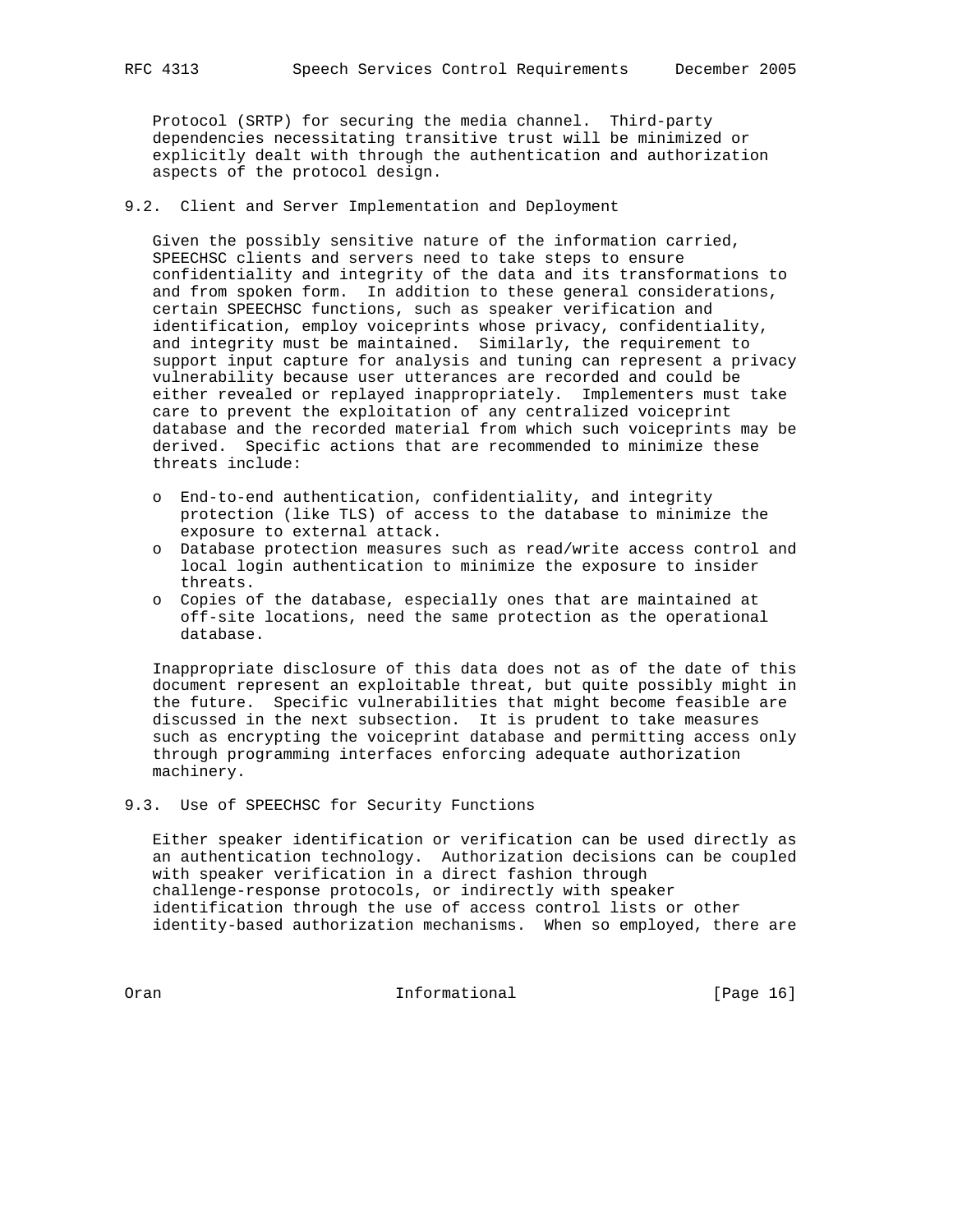additional security concerns that need to be addressed through the use of protocol security mechanisms for clients and servers. For example, the ability to manipulate the media stream of a speaker verification request could inappropriately permit or deny access based on impersonation, or simple garbling via noise injection, making it critical to properly secure both the control and data channels, as recommended above. The following issues specific to the use of SI/SV for authentication should be carefully considered:

- 1. Theft of voiceprints or the recorded samples used to construct them represents a future threat against the use of speaker identification/verification as a biometric authentication technology. A plausible attack vector (not feasible today) is to use the voiceprint information as parametric input to a text-to-speech synthesis system that could mimic the user's voice accurately enough to match the voiceprint. Since it is not very difficult to surreptitiously record reasonably large corpuses of voice samples, the ability to construct voiceprints for input to this attack would render the security of voice-based biometric authentication, even using advanced challenge-response techniques, highly vulnerable. Users of speaker verification for authentication should monitor technological developments in this area closely for such future vulnerabilities (much as users of other authentication technologies should monitor advances in factoring as a way to break asymmetric keying systems).
- 2. As with other biometric authentication technologies, a downside to the use of speech identification is that revocation is not possible. Once compromised, the biometric information can be used in identification and authentication to other independent systems.
- 3. Enrollment procedures can be vulnerable to impersonation if not protected both by protocol security mechanisms and some independent proof of identity. (Proof of identity may not be needed in systems that only need to verify continuity of identity since enrollment, as opposed to association with a particular individual.

 Further discussion of the use of SI/SV as an authentication technology, and some recommendations concerning advantages and vulnerabilities, can be found in Chapter 5 of [15].

# 10. Acknowledgements

 Eric Burger wrote the original version of these requirements and has continued to contribute actively throughout their development. He is a co-author in all but formal authorship, and is instead acknowledged here as it is preferable that working group co-chairs have non-conflicting roles with respect to the progression of documents.

Oran 100 Informational 100 Informational [Page 17]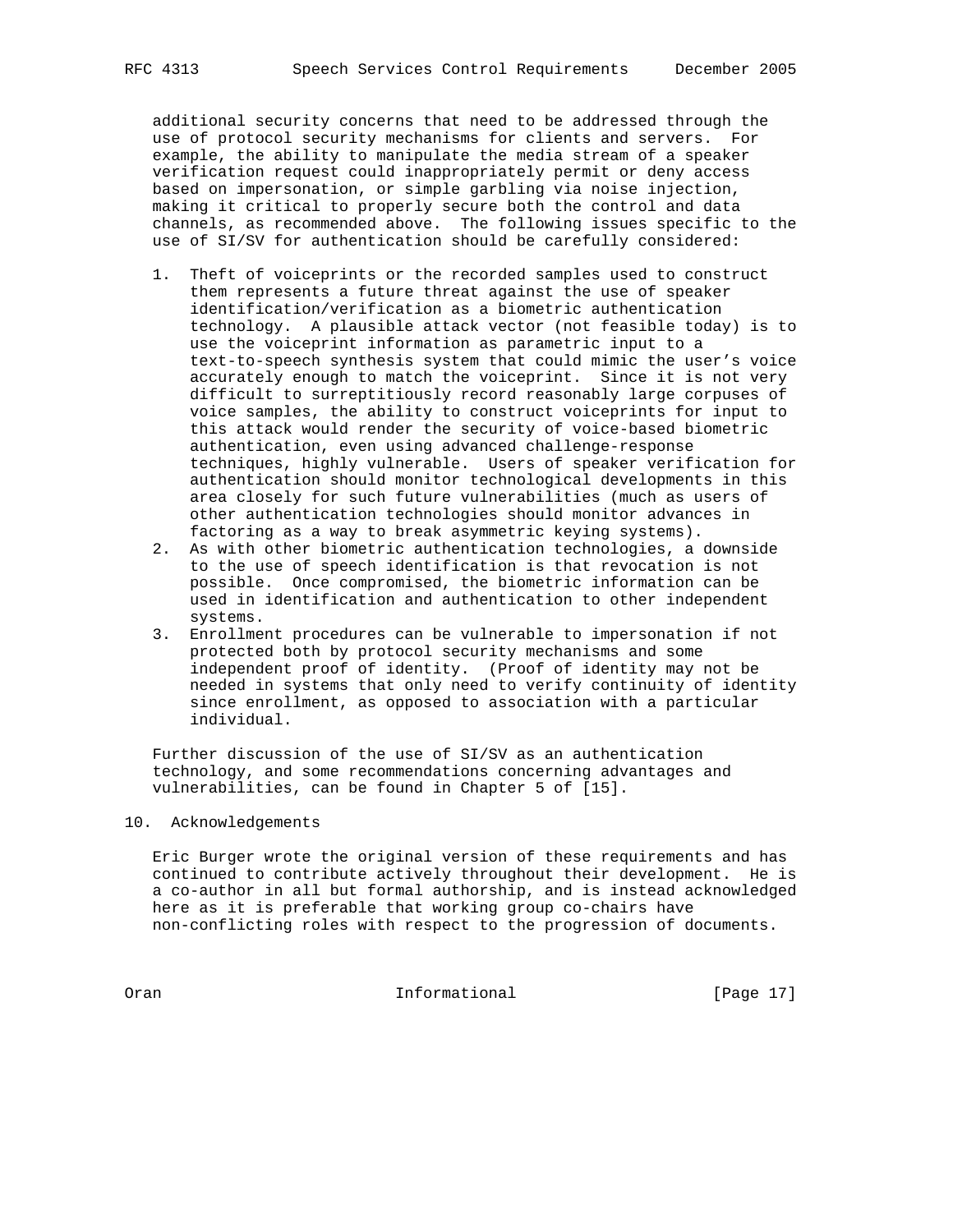# 11. References

- 11.1. Normative References
	- [1] Walker, M., Burnett, D., and A. Hunt, "Speech Synthesis Markup Language (SSML) Version 1.0", W3C REC REC-speech-synthesis-20040907, September 2004.
	- [2] McGlashan, S. and A. Hunt, "Speech Recognition Grammar Specification Version 1.0", W3C REC REC-speech-grammar-20040316, March 2004.
	- [3] Bradner, S., "Key words for use in RFCs to Indicate Requirement Levels", BCP 14, RFC 2119, March 1997.
	- [4] Floyd, S. and L. Daigle, "IAB Architectural and Policy Considerations for Open Pluggable Edge Services", RFC 3238, January 2002.
	- [5] Charlton, N., Gasson, M., Gybels, G., Spanner, M., and A. van Wijk, "User Requirements for the Session Initiation Protocol (SIP) in Support of Deaf, Hard of Hearing and Speech-impaired Individuals", RFC 3351, August 2002.
- 11.2. Informative References
	- [6] Rosenberg, J., Schulzrinne, H., Camarillo, G., Johnston, A., Peterson, J., Sparks, R., Handley, M., and E. Schooler, "SIP: Session Initiation Protocol", RFC 3261, June 2002.
	- [7] Andreasen, F. and B. Foster, "Media Gateway Control Protocol (MGCP) Version 1.0", RFC 3435, January 2003.
	- [8] Groves, C., Pantaleo, M., Ericsson, LM., Anderson, T., and T. Taylor, "Gateway Control Protocol Version 1", RFC 3525, June 2003.
	- [9] Schulzrinne, H., Rao, A., and R. Lanphier, "Real Time Streaming Protocol (RTSP)", RFC 2326, April 1998.
	- [10] Shanmugham, S., Monaco, P., and B. Eberman, "MRCP: Media Resource Control Protocol", Work in Progress.

Oran **Informational** Informational [Page 18]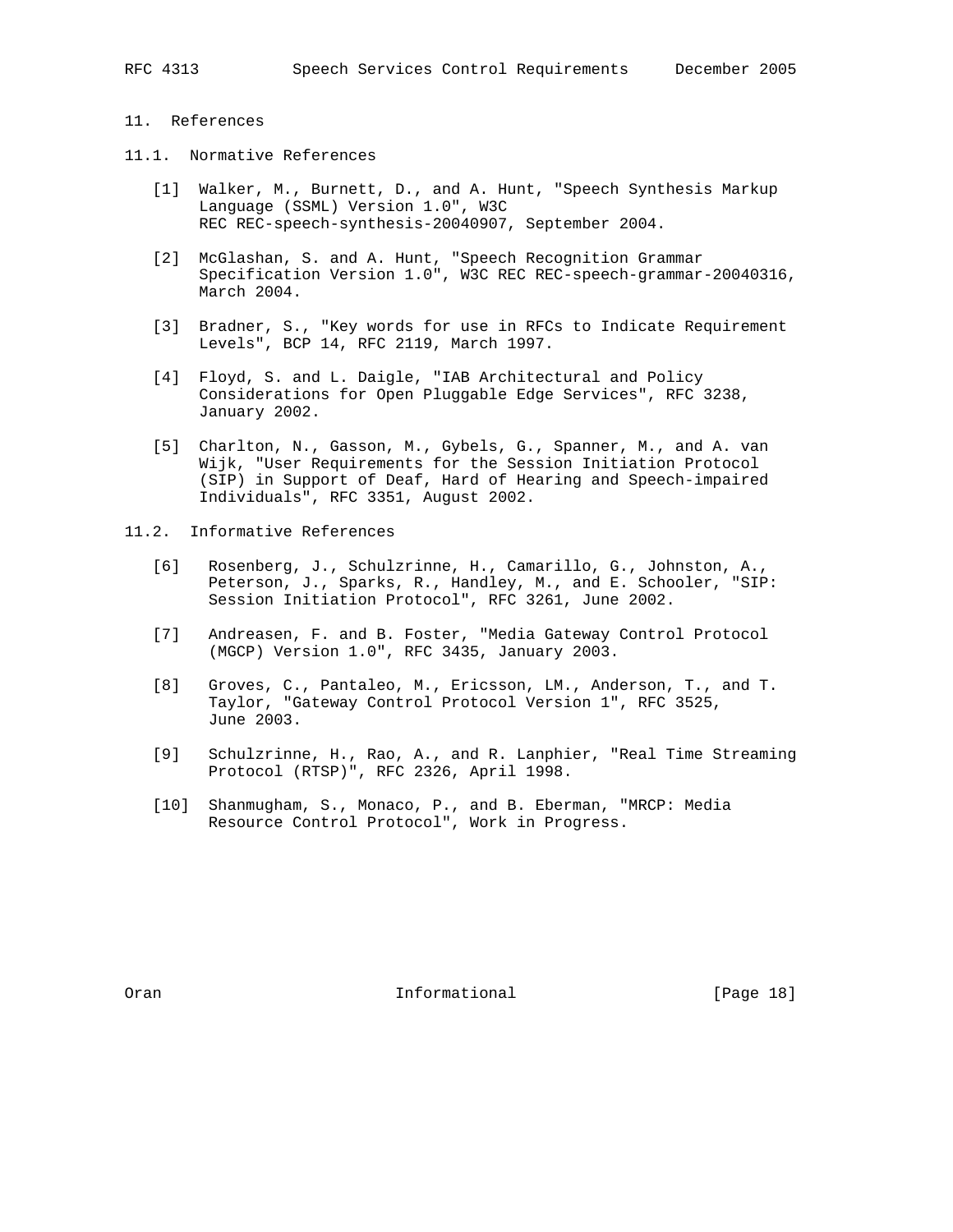- [11] World Wide Web Consortium, "Voice Extensible Markup Language (VoiceXML) Version 2.0", W3C Working Draft , April 2002, <http://www.w3.org/TR/2002/WD-voicexml20-20020424/>.
- [12] Burger, E., Ed., Van Dyke, J., and A. Spitzer, "Basic Network Media Services with SIP", RFC 4240, December 2005.
- [13] Guttman, E., Perkins, C., Veizades, J., and M. Day, "Service Location Protocol, Version 2", RFC 2608, June 1999.
- [14] Gulbrandsen, A., Vixie, P., and L. Esibov, "A DNS RR for specifying the location of services (DNS SRV)", RFC 2782, February 2000.
- [15] Committee on Authentication Technologies and Their Privacy Implications, National Research Council, "Who Goes There?: Authentication Through the Lens of Privacy", Computer Science and Telecommunications Board (CSTB) , 2003, <http://www.nap.edu/catalog/10656.html/ >.

Author's Address

 David R. Oran Cisco Systems, Inc. 7 Ladyslipper Lane Acton, MA USA

EMail: oran@cisco.com

Oran **Informational** Informational [Page 19]